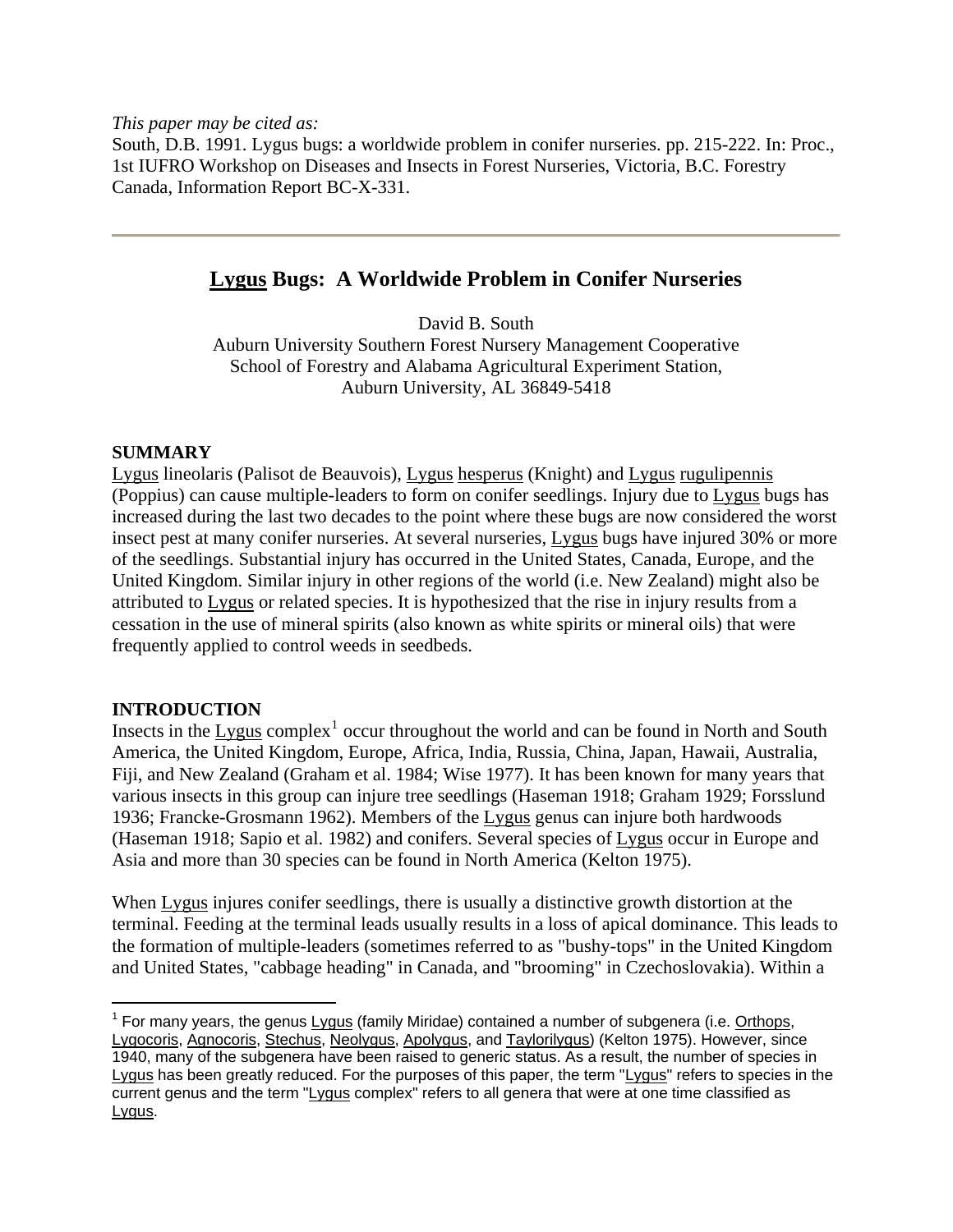week of injury, growth of newly emerging needles is distorted: they are shorter, thicker, and appear to be affected by a chemical or growth hormone. On some seedlings (e.g. 20%), a brown lesion forms on the main stem just below the dead terminal. Overhulser and Kanaskie (1989) have provided color photographs of the insect and associated damage to Pseudotsuga menziesii (Mirb.) Franco. However, reports of injury in conifer nurseries were not common until after the 1970s (Table 1). Either the injury was often misdiagnosed, or the frequency of injury has increased for some reason.

### **MISDIAGNOSIS**

Correct identification of the pest is the first vital step in a nursery pest management program (Sutherland and van Eerden 1980). However, due to the habits of these insects, injury from Lygus bugs is often misdiagnosed. Since these insects are very mobile, they are seldom found on the seedlings when the symptoms appear. During dry spells, they are apparently attracted by the presence of succulent plants that have been fertilized and irrigated (Adkisson 1957). Within a few days, they can move onto nurserybeds, feed, and exit onto adjacent areas that contain alternate hosts. When present in the seedbeds, they seem to be most active during the early morning and can be difficult to find during the afternoon. Since it is difficult to associate the injury with the presence of Lygus bugs, the injury is often blamed on other agents.

Explanations for the cause of the multiple-leadering have ranged from herbicide injury, frosts, viruses, genetics, disease, air pollution, "juvenile instability," nutrient deficiencies, and other insects. In the southern United States, use of the herbicide oxyfluorfen was suspected to cause injury (even though the same herbicide was used at nurseries where no injury was noted). Some thought that multiple-leaders were the result of boron deficiencies (Ray and Vanner 1988; Raitio 1983). In Finland, a virus was thought to be involved (Soikkeli 1985).

In more northern climates, injury from frost damage was suggested as the major reason for multiple-leaders (Raitio 1985; Hofstra et al. 1988). However, Holopainen (1990a) demonstrated that cold temperature alone would not cause an increase in multiple-leaders of Pinus sylvestris L. In the United States, multiple-leaders occur on 1-0 seedlings prior to any frost damage.

Some thought the injury was due to insects that could be readily found in the seedbeds. Springtails (Bourletiella hortensis) were common and were thought to cause multiple-leadered seedlings in the United Kingdom (Bevan 1965; Aldhous 1972) and Canada. However, after conducting several studies, it was concluded that springtails do not cause multiple-leaders in Canada (Marshall and Ilnytzky 1976; Sutherland and van Eerden 1980; Webb and Reese 1984). In the southern United States, several species of thrips (Frankliniella tritici, F. fusca, Sericothrips variabilis, Anophothrips obscurus) were suspected to cause injury since they were 300 to 500 times more abundant than Lygus lineolaris (Oak 1987a). However, these species of thrips failed to produce multiple-leadering in caging studies (Oak 1987b). Thrips (Thrips tabaci Lindeman) are also suspected of causing multiple-leadering of Pinus radiata D. Don in New Zealand and Chile (Ray and Vanner 1988). When the cause of multiple-leadering is not known, it is understandable that most guesses as to the causal agent will be wrong.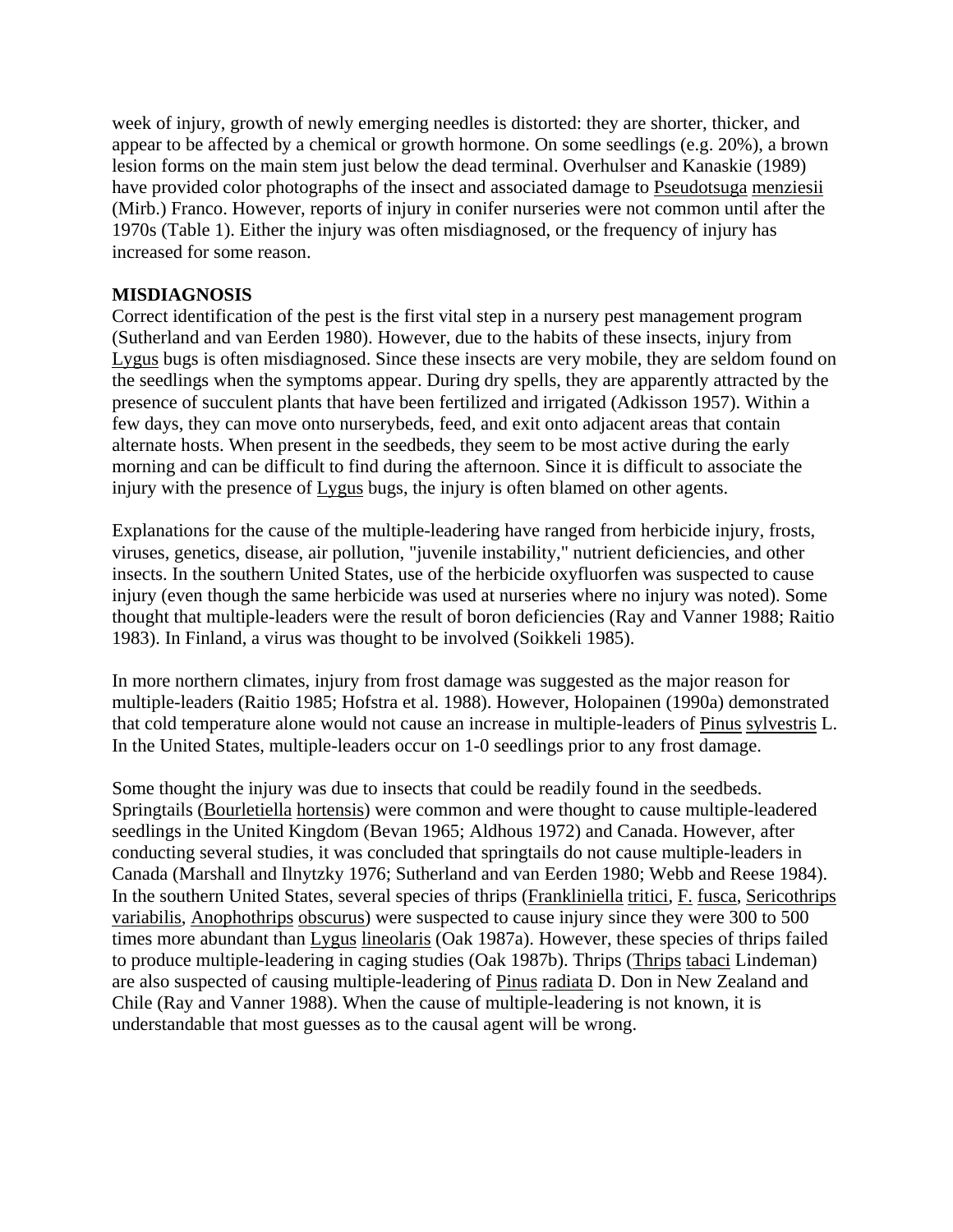### **INCREASED FREQUENCY OF INJURY**

There has been a simultaneous increase in multiple-leadering in forest nurseries throughout the world [the percentage of seedlings with multiple-leaders can often be quite high (Table 2)]. It is possible that the increase in injury is a result of natural cycles or adaptation by the Lygus bugs. However, the increase is more likely due to a major change in the way weeds are controlled in conifer nurseries.

During the 1950s, managers throughout the world began to control weeds in conifer nurseries by applying mineral spirits (a petroleum oil also know as white spirits and sold under various trade names such as Varsol<sup>[2](#page-2-0)</sup>; Stoddard solvent; Shell AWK). Although used as a herbicide, mineral spirits also have insecticidal properties (Marshall and Ilnytzky 1976). Applications to conifers was a common practice in Canada, United Kingdom, United States, South Africa, Australia, and New Zealand. However, during the 1970s, the price of oil greatly increased and as a result, the use of mineral spirits declined. In 1975, almost all nurseries in the southern United States were still using mineral spirits, but most had ceased its use by 1984 (South 1987). It was during the 1970s and 1980s when the reports of multiple-leadering increased. At one nursery in New Zealand, the incidence of multiple-leadered seedlings was said to decrease when use of mineral spirits was resumed (Ray and Vanner 1988).

The herbicidal activity of mineral spirits depends on its aromatic content; most brands used by nursery managers had an aromatic content of 10 to 25%. Therefore, the application of mineral spirits may have reduced insect injury by acting as an insect repellant. Although petroleum oils can be used as insecticides, it is likely that any direct contact activity of mineral spirits on insects would be ephemeral (Marshall and Ilnytzky 1976). However, the smell from treated seedlings lasts for several days and could have kept Lygus bugs away from the nurserybeds. If this were the case, then weekly applications would have provided better protection than monthly applications. Of course, if initiated after the injury had occurred on newly germinated seedlings, even weekly applications would not prevent multiple-leadering.

# **OBSERVATIONS FROM THE SOUTHERN UNITED STATES**

Multiple-leadering of pines was not considered a problem in southern nurseries prior to 1982 (Wakeley 1954; South 1986). In 1982, Bill Rayfield at the Coosa Nursery in Alabama reported 4% multiple-leadering (mineral spirits were last used at this nursery in 1978). Similar injury symptoms were recognized at other nurseries in 1983. However, it took several years before the cause of the injury was determined. Numerous guesses as to the causal agent were made. Finally, a report from Canada (Shrimpton 1985) indicated that Lygus lineolaris could cause multipleleadering of pines. Although this species could easily be found on adjacent fields in southern pine nurseries, initial searches failed to find them on the seedlings. Finally, on June 20, 1985, both instars and adults were observed by Rick Brooks and Dr. Charles Davey on young Pinus taeda L. germinants at the Hopewell Nursery in Virginia. These reports along with caging studies (South 1986) convinced the author that Lygus lineolaris was the causal agent.

<span id="page-2-0"></span> $\overline{a}$  $2$  Use of trade or corporation names is for the reader's information and convenience. Such use does not constitute official endorsement by Auburn University of any product or service to the exclusion of others that may be suitable.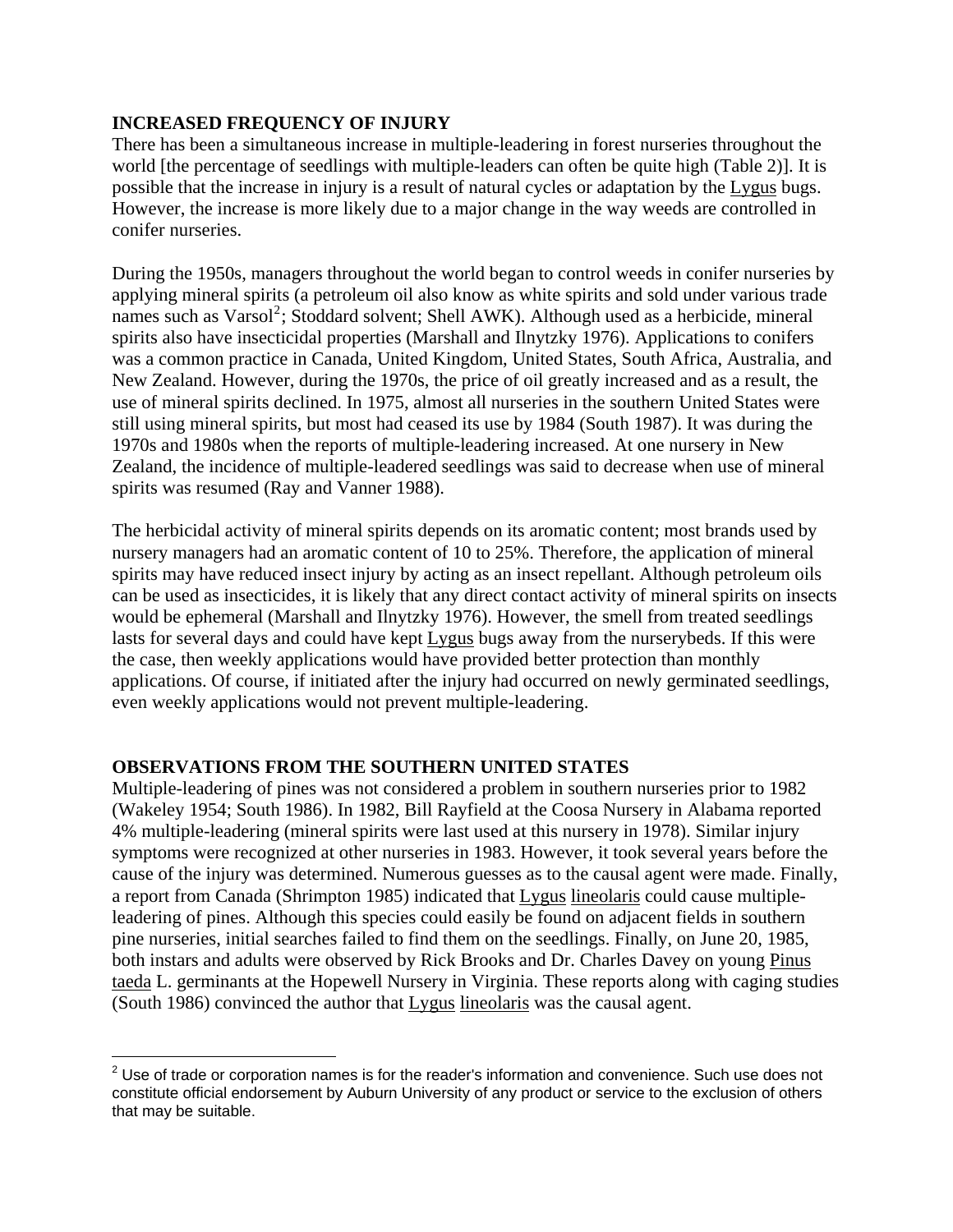In 1987, the Auburn University Southern Forest Nursery Management Cooperative installed monitoring studies at five nurseries to determine if (1) Lygus bugs could be trapped in Pinus taeda seedbeds, and (2) if there was a relationship between injury and the occurrence of Lygus bugs. Nurseries selected were the Stauffer Nursery and Coosa Nursery in Alabama, the Carters Nursery in Georgia, the Piedmont Nursery in South Carolina, and the New Kent Nursery in Virginia (all five nurseries had ceased use of mineral spirits between 1977 and 1982). Twelve white traps (Rebell  $<sup>R</sup>$ ) were placed throughout each nursery (each location was usually greater</sup> than 15 m from the end of the nurserybed and at least 15 m from an adjacent cover-crop or fallow field). Each trap was positioned in a seedbed and was hung from a bent piece of rebar so the bottom of the trap would be about 30 cm from the ground. The number of Lygus bugs were usually recorded on Monday, Wednesday and Friday. Once a week, the traps were cleaned with mineral spirits and retreated with Tangle-trap  $R$ . The cumulative number of  $Lygus$  bugs caught per trap was determined for each nursery (Figure 1). Seedling injury at all five nurseries began to appear at the end of May and the first week of June.

The cumulative number of bugs trapped by the first week of June was plotted against the amount of seedling injury present in July. The Piedmont Nursery trapped the most insects (34 Lygus/trap) and had the highest injury (Figure 2).

Although trapping may appear to be useful in determining when to begin spraying, it has a major limitation. For example, at the New Kent Nursery, no Lygus were trapped up to and including May 31; during the next two-day period, an average of 2.5 Lygus/trap were caught. A spraying program initiated after scouting on June 2 would only have protected the crop from future injuries. A substantial amount of damage would already have been caused. If only 4% of a crop of 30 million seedlings were culled due to multiple-leaders, a loss of \$36,000 could result. Therefore, most nursery managers that have experienced injury from Lygus bugs usually spray prophylactically with an insecticide (e.g. fenvalerate).

Instead of installing traps, some managers may choose to monitor preferred weed hosts each morning for the presence of Lygus bugs. At nurseries with a high percentage of multipleleadering, a spraying program should begin if just one Lygus bug is found during crop germination. The host plants to monitor will vary with season and region. In the southern United States, cutleaf evening-primrose (Oenothera laciniata Hill) is suggested while common groundsel (Senecio vulgaris L.) might be used at more northerly nurseries (Holopainen 1989a).

Thus far, Pinus taeda nurseries with substantial Lygus injury have been east of the Mississippi River. Although nurseries west of the river use the same management practices, the percentage of multiple-leadered seedlings is usually less than 0.1 percent. Even though the western nurseries are within the range of Lygus lineolaris, the population levels are apparently not as high as in the east.

#### **OBSERVATIONS FROM OREGON**

After nursery managers in the Willamette Valley ceased applying mineral spirits in the 1970s, they began to notice an increase in deformed terminal growth during the 1-0 year. Seedlings with multiple-leaders formed during the 2-0 year. Several studies were initiated during 1983 and 1984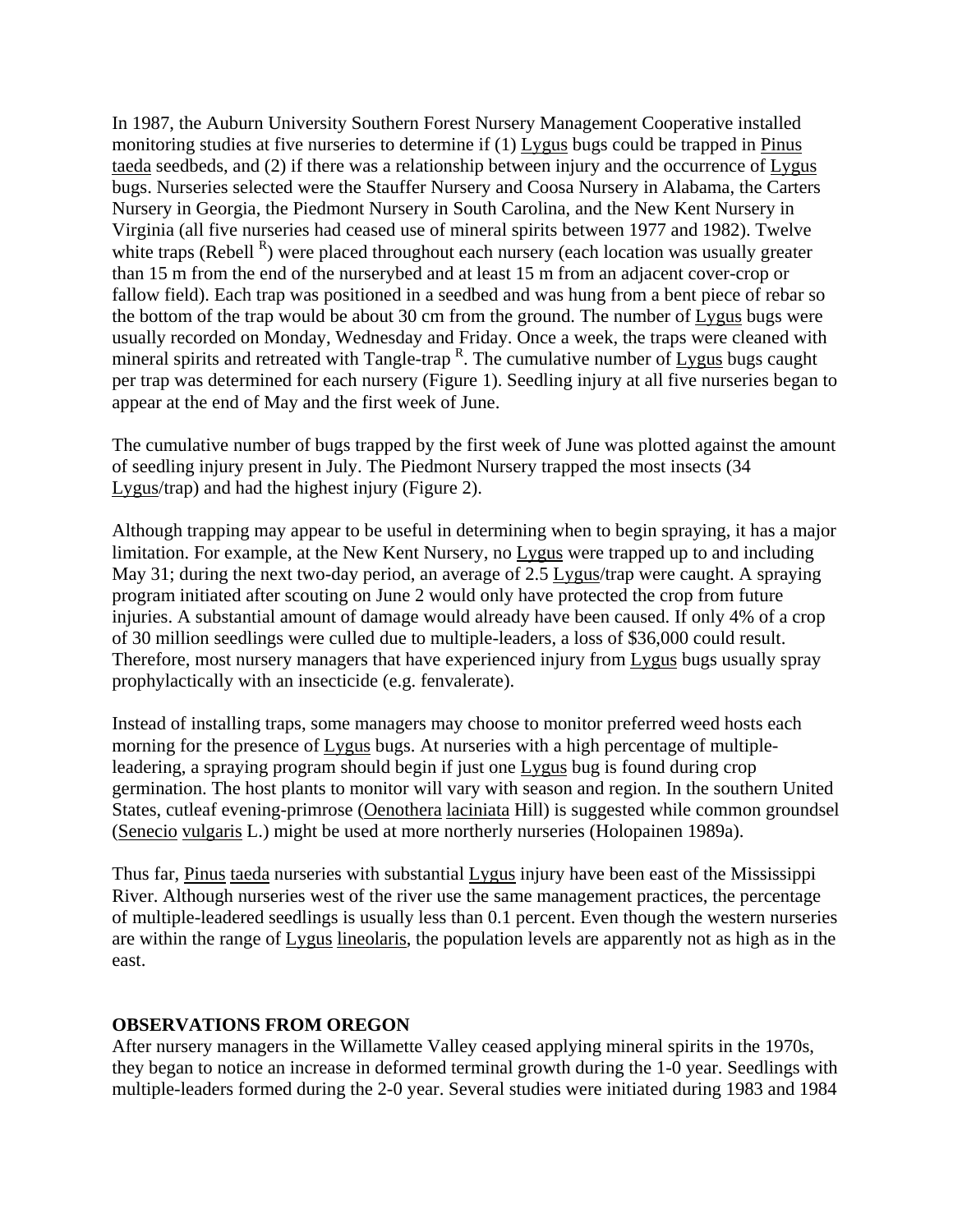to determine if an insect was causing the problem. Tests were conducted in three conifer nurseries (Weyerhaeuser's Aurora Nursery, the United States Forest Service Nursery at Medford, and the D.L. Phipps Nursery at Elkton). These studies found that Lygus hesperus was causing apical bud abortion in 1-0 and 2-0 Pseudotsuga menziesii seedlings (Schowalter et al. 1986; Overhulser et al. 1986). Detailed reports on the habits of this pest in Oregon nurseries have been made (Schowalter 1987; Schowalter and Stein 1987).

### **OBSERVATIONS FROM CANADA**

Multiple-leadering of conifer seedlings occurs throughout Canada (Hofstra et al. 1988) and was recorded in Ontario nurseries as early as 1957. In some cases, the percentage of seedlings with multiple-leaders has exceeded 50%. Therefore, numerous studies have been conducted on the multiple-leadering problem (Vaartaja et al. 1964; Gross, 1982, 1983, 1985; Webb and Reese, 1984). Apparently, two types of injury can result in multiple-leaders: (1) damage from frost or over-winter desiccation of buds; and (2) abnormal development of the apical bud (Webb and Reese 1984; Hofstra et al. 1988). The terms "Reese syndrome" and "cabbage heading" were coined to describe injury of the second type (Vaartaja et al. 1964; Webb and Reese 1984). Although the initial studies by Gross concluded that springtails were not the problem, they did not eliminate Lygus as the causal agent.

In 1983, notable damage from Lygus lineolaris occurred at several nurseries in British Columbia (Shrimpton 1985). However, this species is found from Alaska to Mexico, and from the Queen Charlotte Islands to Newfoundland (Kelton 1975). Therefore, it is likely that much of the abnormal bud development observed in other Canadian nurseries (Hofstra et al. 1988), is also caused by this species.

#### **OBSERVATIONS FROM SCANDINAVIA**

Lygus bugs have injured conifers in Finland (Holopainen 1990b), Sweden (personal communication; Bernt Arvidsson), and Iceland (personal communication; Liseolotte Beyer-Ericson). In Finland, abnormal bud development of conifer seedlings is very important since Section 13 of the Forest Regeneration Material Trade Act (No. 684/1979) states that seedlings with multiple-leaders do not meet the quality standards and therefore cannot be sold (Puttonen 1986). This results in a great economic loss since in 1984 a high percentage of Pinus sylvestrius seedlings had to be culled because of multiple-leaders. At one nursery, over 80% of the 2+1 seedlings had damaged buds (Holopainen and Rikala 1990).

Initially, it was suggested that nutrient deficiencies, frost damage and viruses were causing the problem (Raitio 1983, Raitio 1985, Soikkeli 1985). However, it was determined that Lygus rugulipennis was the causal agent (Holopainen 1986). Another species [Lygus punctatus (Zett.)] was also collected from conifer seedlings but it was present in much lower numbers.

Several studies in Finland suggest that much of the multiple-leader damage on pine seedlings could be due to Lygus feeding rather than to frost injury (Rikala and Rpon 1987; Holopainen 1988, 1990a, 1990b). Although multiple-leadering might result from growth hormones present in the saliva (see numerous citations in Graham et al. 1984), it has been suggested that the effect is simply due to the mechanical damage caused by the bug's stylet (Holopainen 1986; 1990a).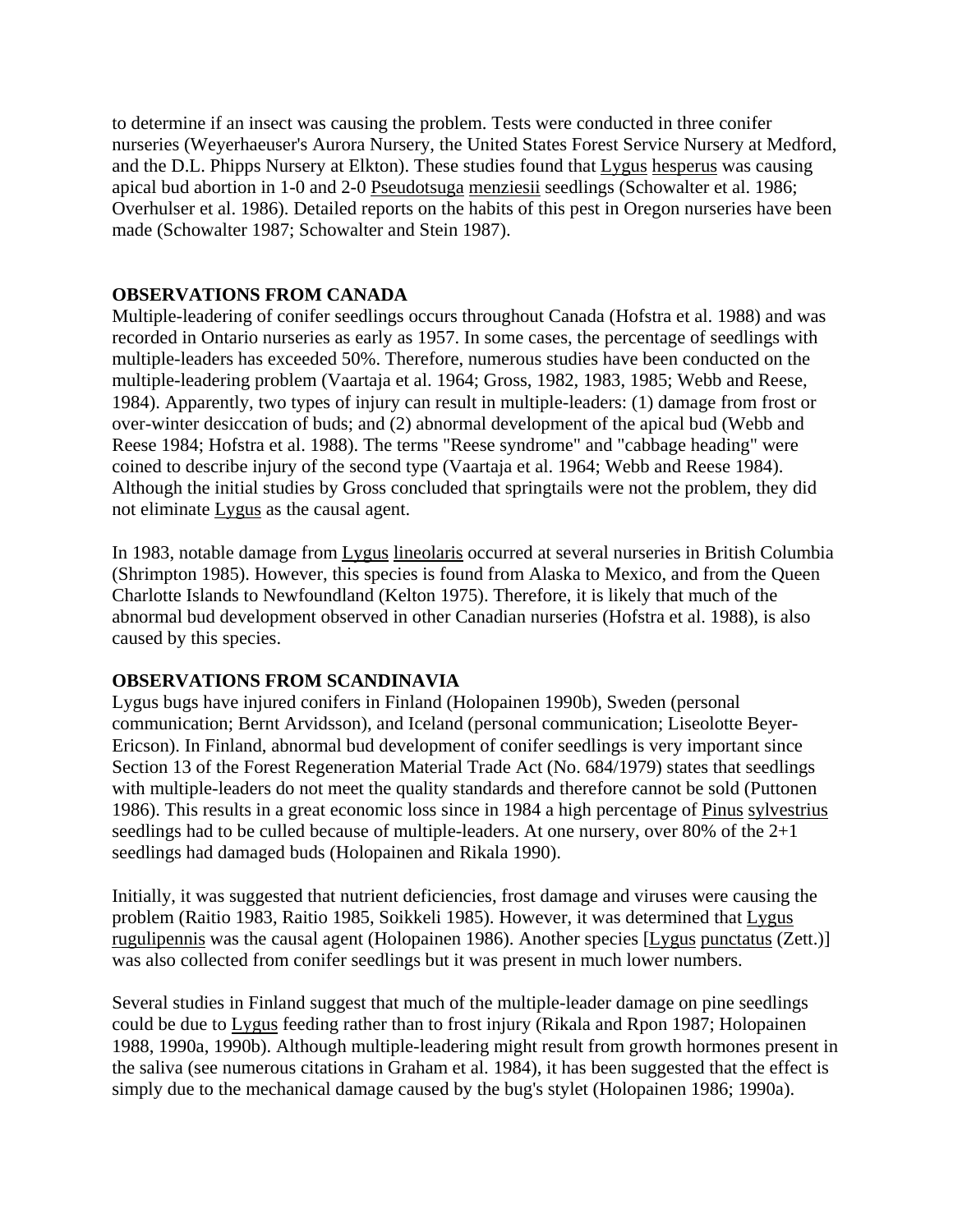Using netting to cover the seedbeds has become a routine practice (Holopainen 1990b). The percentage of multiple-leadering can be reduced from 50 to 90% in uncovered seedbeds to 10 to 30% in covered seedbeds (Poteri et al. 1987).

### **OBSERVATIONS FROM THE UNITED KINGDOM**

Although a common insect, there is no current literature from the United Kingdom regarding injury to conifers from Lygus rugulipennis. However, on a visit in September of 1988, the author observed Lygus rugulipennis on conifer seedlings at three nurseries (Tilhill Nursery at Tilford; EFG Nursery in Whitchurch; and the Forestry Commission's Nursery at Newton). In June of 1989, Lygus was also noted at the Forestry Commission's Research Nursery at Roslin. The symptoms appeared identical to injury caused by the same species in Finland (Holopainen 1986). Although "bushy-top" seedlings in the United Kingdom are assumed to be the result of springtail injury (Bevan 1965; Aldhous 1972), this author is confident that caging studies will prove the injury results from Lygus rugulipennis.

# **OBSERVATIONS FROM NEW ZEALAND**

Multiple-leaders have been observed on Pinus radiata seedlings in the nursery (Burdon and Bannister 1973; Ray and Vanner 1988). In some nurseries, as much as 23% of the seedlings had multiple-leaders. Like other regions of the world, injury was initially thought to be related to other factors such as nutrient deficiencies. Since no single factor was easily found, Burdon and Bannister (1973) attributed the formation of multiple-leaders to "unstable" juvenile growth. However, it is now realized that the occurrence of multiple-leaders can be reduced with frequent applications of insecticides (Ray and Vanner 1988).

Although thrips (Thrips tabaci) can cause needle crinkling of Pinus radiata seedlings, it was assumed they were also the cause of multiple-leaders (Ray and Vanner 1988). Since three members of the Lygus complex [Lygus buchanani Poppius; Lygus maoricus (Walker); Lygus plebejus Reuter] occur in New Zealand (Wise 1977), it is possiable multiple-leaders were caused by one of these species at the same time that thrips were causing needle crinkling. Therefore, caging studies could determine if multiple-leaders of Pinus radiata are caused by thrips or by a member of the Lygus complex.

# **INSECTICIDES**

Numerous insecticides have been tested against Lygus bugs in agronomic crops (Graham et al. 1984). Some of the more promising ones have been used in conifer seedbeds in hopes of reducing the occurrence of multiple-leadering (Table 3). Although a number of insecticides may be used on pine seedlings (Bacon and South 1989), the synthetic pyrethoids (fenvalerate and cypermethrin) have proven effective if applied at the correct time. It has been suggested that these insecticides may have a repellent effect on Lygus (Holopainen 1989b). Multiple insecticide applications are recommended, not only because Lygus bugs have several generations per year, but because it is important to apply the insecticide before the insects have an opportunity to cause damage. The frequency of insecticide application is directly related to the reduction in damage (Overhulser et al. 1987). Although trapping can be used to monitor population levels in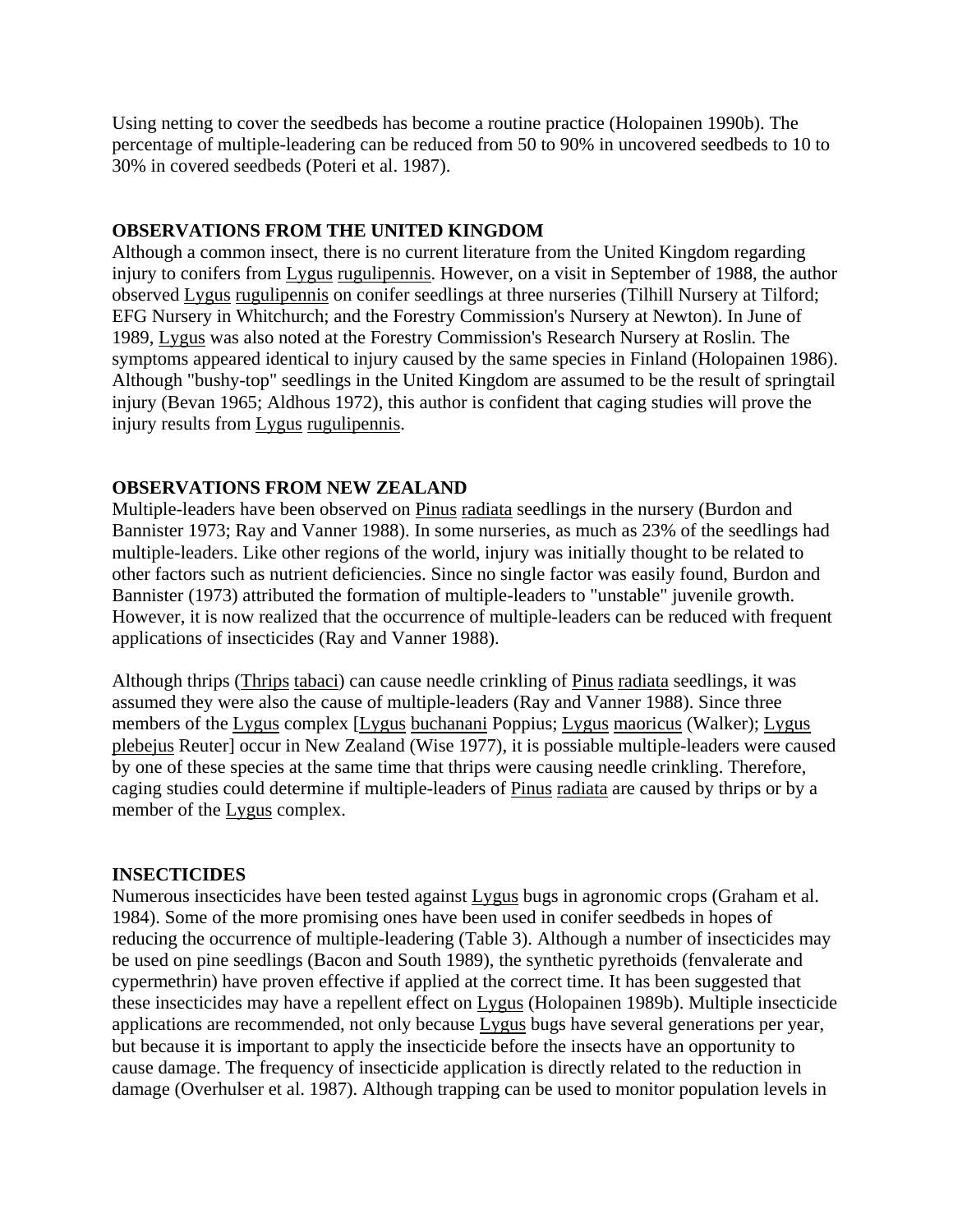the nursery, its usefulness as an aid in determining when to begin spraying is limited. This is because these insects only need a limited amount of time in order to enter an unprotected nursery and cause a substantial amount of injury. Therefore, to minimize the occurrence of multipleleaders, prophylactic applications on a weekly (Bryan 1989) or bi-weekly (Overhulser et al. 1987; Ray and Vanner 1988) basis may be required in regions where warm temperatures promote chemical degradation. For best results, applications should be made during the early morning when the insects are the least active.

### **FIELD PERFORMANCE**

There is general disagreement regarding the long-term growth effects of outplanting seedlings with multiple-leaders. Due to governmental regulations, some say that presence of multipleleaders is unacceptable (Holopainen 1986). There is concern (whether justified or not) that height growth of outplanted seedlings would be reduced. Seedlings with single-leaders might be better suited to outgrow competing weeds (Rikala 1985; Holopainen 1990b).

On the other hand there are data to show that, independent of differences in initial seedling size, multiple-leadering has no effect on subsequent field growth (Burdon and Bannister 1973; Minko 1974; Gross 1985; Kaunisto and Kinnunen 1985). Apparently, the concern is mostly with visual appearance instead of documented reductions in field performance.

### **CONCLUSIONS**

Although Lygus bugs have been known to cause injury to tree seedlings for more than 70 years, they were not considered a major pest in conifer nurseries until after the 1980s, when they rose quickly from a level of obscurity to the status of a major pest. The frequency of reported injury has increased greatly since the decline in use of mineral spirits.

#### **LITERATURE CITED**

Adkisson, P.L. 1957. Influence of irrigation and fertilizer on populations of three species of Mirids attacking Cotton. FAO Plant Protection Bull. 6(3):33-36.

Aldhous, J.R. 1972. Nursery Practice. Her Majesty's Stationery Office, London. Forestry Commission Bull. 43, 184 p.

Bacon, C.G.; South, D.B. 1989. Chemicals for control of common insect and mite pests in southern pine nurseries. South. J. Appl. For. 13:112-116.

Bevan, D. 1965. Bourletiella signata (Nicol.) (Collembola) - a pest of conifer seedlings. Pages 666-668. In P. Freeman, editor. Proceedings of the 12th International Congress of Entomology. London.

Bryan, H. 1989. Control of the tarnished plant bug at Carters Nursery. Tree Planters' Notes 40(4):30-33.

Burdon, R.D.; Bannister, M.H. 1973. The significance of forks and multileaders in nursery stock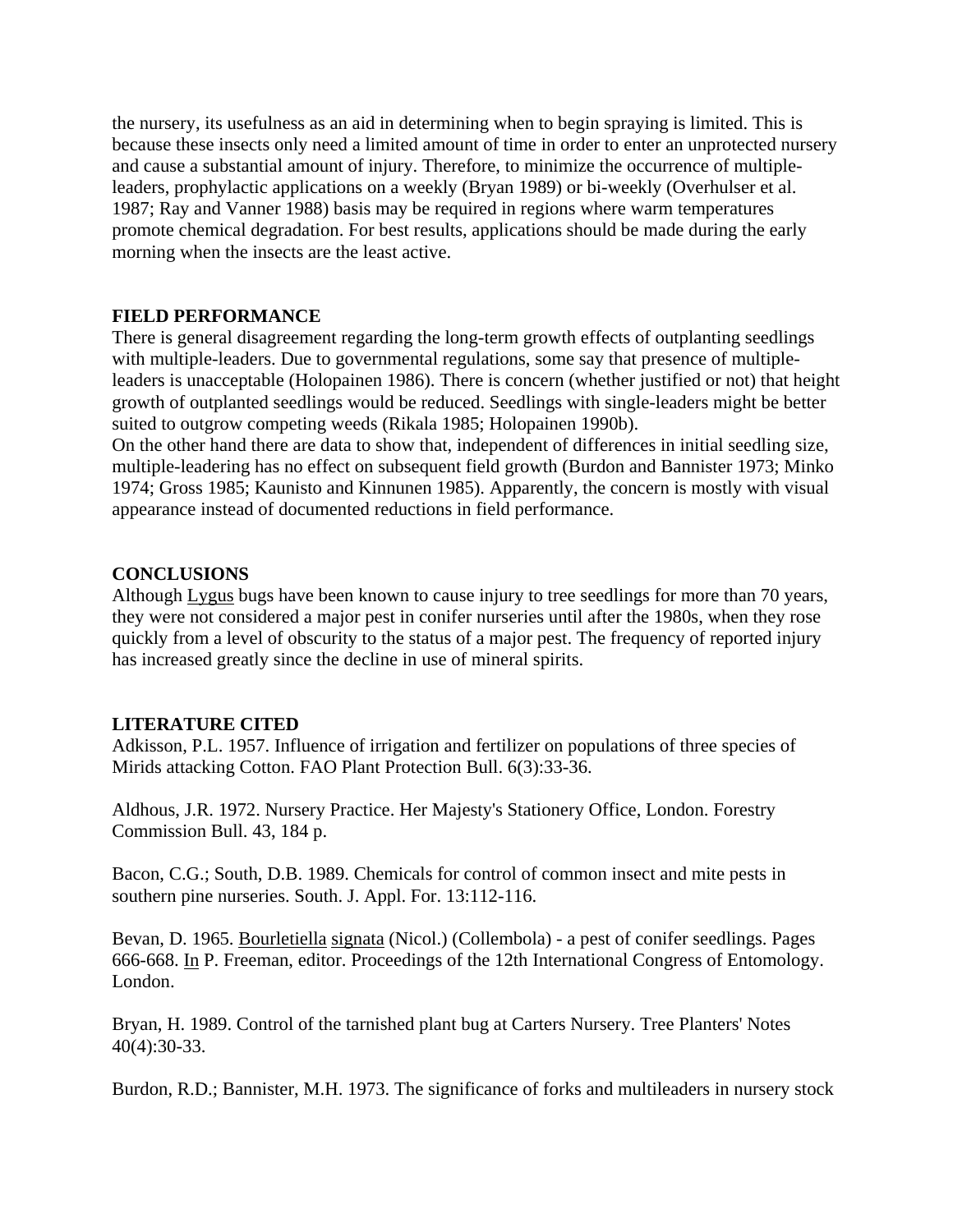of Pinus radiata. N.Z.J. For. 18:133-140.

Cantrell, S.W. 1989. "Bushy-top" syndrome on seedlings at Piedmont Nursery. Pages 141-145. In R. Hagwood, editor. Proceedings of the 1988 Southern Forest Nursery Association. Charleston, South Carolina, July 25-28, 1988. Southern Forest Nursery Association.

Forsslund, K.H. 1936. Some dangerous enemies of the seedlings of spruce and pine in Norrland. Skogen 5:99-101.

Francke-Grosmann, H. 1962. [Unusual injuries to buds of Sitka spruce]. Verhandlungen XI Internationaler Congress fur Entomologie, Wien, 17-25 August, 1960, 2:189-191.

Graham, H.M.; Negm, A.A.; Ertle, L.R. 1984. Worldwide literature of the Lygus complex (Hemiptera: Miridae) 1900-1980. U.S. Dep. Agric. Bibliogr. Lit. Agric. 30:1-205.

Graham, S.A. 1929. Principles of forest entomology. New York: McGraw-Hill Book Co. 339 p.

Gross, H.L. 1982. Character of  $2 + 0$  white spruce growth in 1979 relative to multi-leadering trends. Dep. Environ., Can. For. Serv., Sault Ste. Marie, Ont. File Rep. 18 p.

Gross, H.L. 1983. Injuries to terminal shoots cause multiple-leadered nursery seedlings. Can. For. Serv. Great Lakes Inf. Rep. O-X-347. 12 p.

Gross, H.L. 1985. Multiple-leadered trees compare favorably with single-leadered trees in field performance tests of nursery stock. Can. For. Serv., Sault Ste. Marie, Ont. Inf. Rep. O-X-363. 10 p.

Haseman, L. 1918. The tarnished plant-bug and its injury to nursery stock. Missouri Agricultural Experiment Station Research Bulletin 29, 26 p.

Hofstra, G.; McLeod, C.M.; Ensing, J. 1988. Incidence and performance of multiple-leadered seedlings of black and white spruce in Canadian nurseries. North. J. Appl. For. 5:99-103.

Holopainen, J.K. 1986. Damage caused by Lygus rugulipennis Popp. (Heteroptera, Miridae) to Pinus sylvestris L. seedlings. Scand. J. For. Res. 1: 343-349

Holopainen, J.K. 1988. Cellular responses of Scots pine (Pinus sylvestris L.) seedlings to simulated summer frost. Eur. J. For. Pathol. 18:207-216.

Holopainen, J.K. 1989a. Host plant preference of the tarnished plant bug Lygus rugulipennis Popp. (Het., Miridae). Journal of Applied Entomology 107:78-82.

Holopainen, J.K. 1989b. The influence of cypermethrin and oxydemeton methyl treatments on Lygus damage in young Scots pine seedlings. Ann. Appl. Biol. 114:209-216.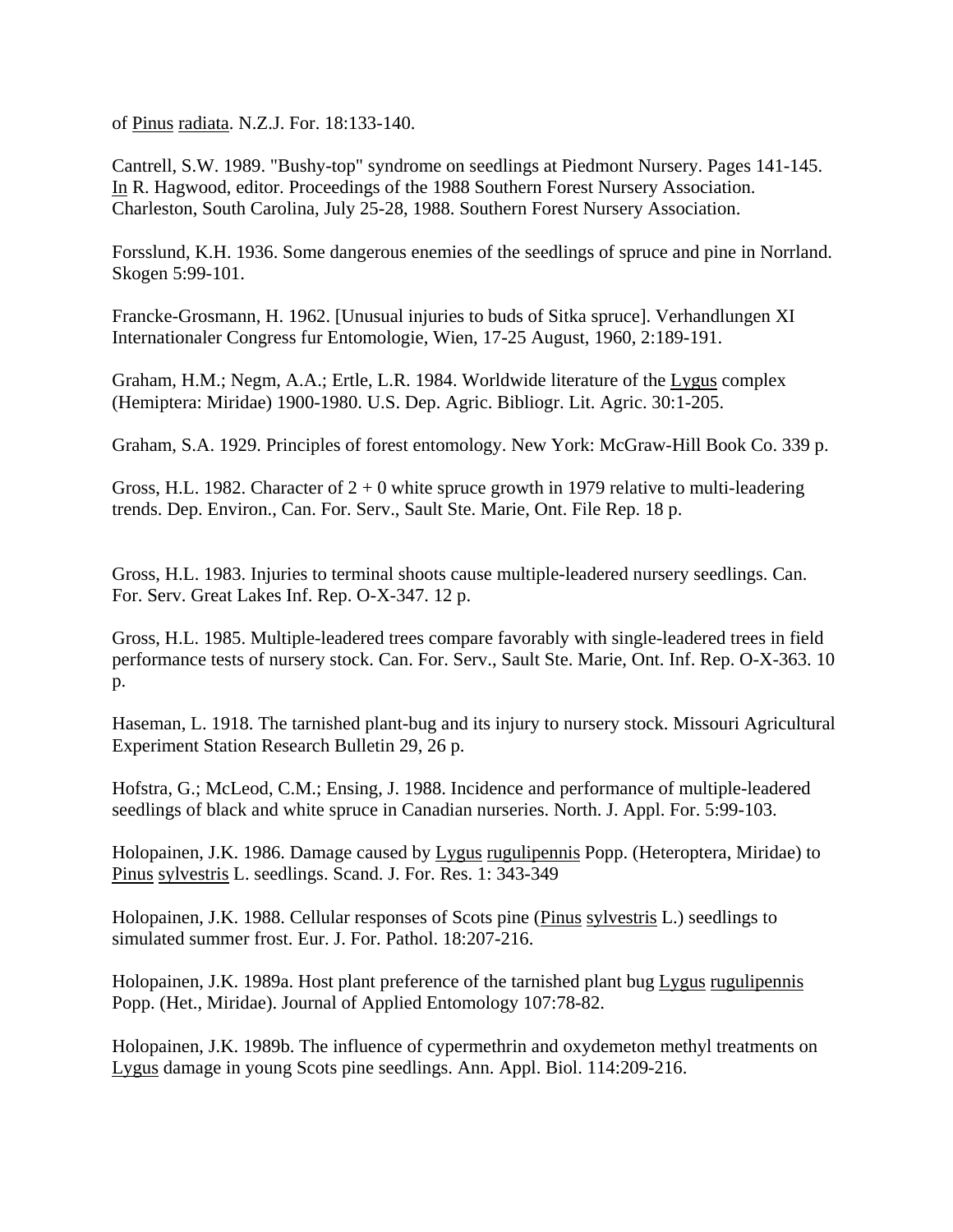Holopainen, J.K. 1990a. The relationship between multiple leaders and mechanical and frost damage to the apical meristem of Scots pine seedlings. Can. J. For. Res. 20:280-284.

Holopainen, J.K. 1990b. The role of summer frost and Lygus feeding in the induction of growth disturbances in Scots pine seedlings. Ph.D. Dissertation. Natural Sciences, Original Reports. Dept. of Environmental Sciences, University of Kuopio. 46 pp.

Holopainen, J.K.; and Rikala, R. 1990. Abundance and control of Lygus rugulipennis (Heteroptera: Miridae) on Scots pine (Pinus sylvestris L.) nursery stock. New Forests 4:13-25.

Kaunisto, S.; Kinnunen, K. 1985. Taimilajin ja taimitarhalla todetun kasvuhairion vaikutus mannyntaimien alkukehitykeseen maastossa. Metsantutk. lait. tiedonantoja 202.

Kelton, L.A. 1971. Review of Lygocoris species found in Canada and Alaska (Heteroptera: Miridae). Memoirs of the Entomological Society of Canada No 83. 87 p.

Kelton, L.A. 1975. The Lygus Bugs (Genus Lygus Hahn) of North America (Heteroptera: Miridae). Memoirs of the Entomological Society of Canada No 95. 101 p.

Marshall, V.G.; Ilnytzky, S. 1976. Evaluation of chemically controlling the collembolan Bourletiella hortensis on germinating Sitka spruce and western hemlock in the nursery. Can. J. For. Res. 6:467-474.

Minko, G. 1974. Effects of seedling size on growth of field planted Pinus radiata. For. Tech. Pap. For. Comm. Vic. 21:58-68.

Oak, S.W.; Knighten, J.L.; Boone, A.J. 1987a. Incidence, severity, and causes of multiple tops in loblolly pine seedlings, 1986. USDA Forest Service, Southern Region, Forest Pest Management, Report #87-1-3.

Oak, S.W.; Semple, S.; Boone, A.J. 1987b. Evaluation of thrips as causal agent of multiple tops in loblolly pine seedlings, 1987. USDA Forest Service, Southern Region, Forest Pest Management, Report #88-1-9.

Overhulser, D.L.; Kanaskie, A. 1989. Lygus Bugs. Pages 146-147. In Forest Nursery Pests. USDA Forest Service, Agriculture Handbook No. 680.

Overhulser, D.L.; Morgan, P.D.; Miller, R. 1986. Control and impact of Lygus damage of 1-0 Douglas-fir seedlings. Pages 153-157. In: Proc, Combined Western Forest Nursery Council and Intermountain Nursery Association Meeting. USDA For. Serv. Gen. Tech. Rep. RM-137.

Poteri, H; Heikkila, R.; Yuan-Yi, L. 1987. Development of the growth disturbance caused by Lygus rugulipennis in one-year-old pine seedlings. Folia For. 697:1-14.

Puttonen, P. 1986. Current quality requirements of seedlings in Finland. pp. 557-564. In: Proc., International Symposium on Nursery Management Practices for the Southern Pines. Ala. Agric.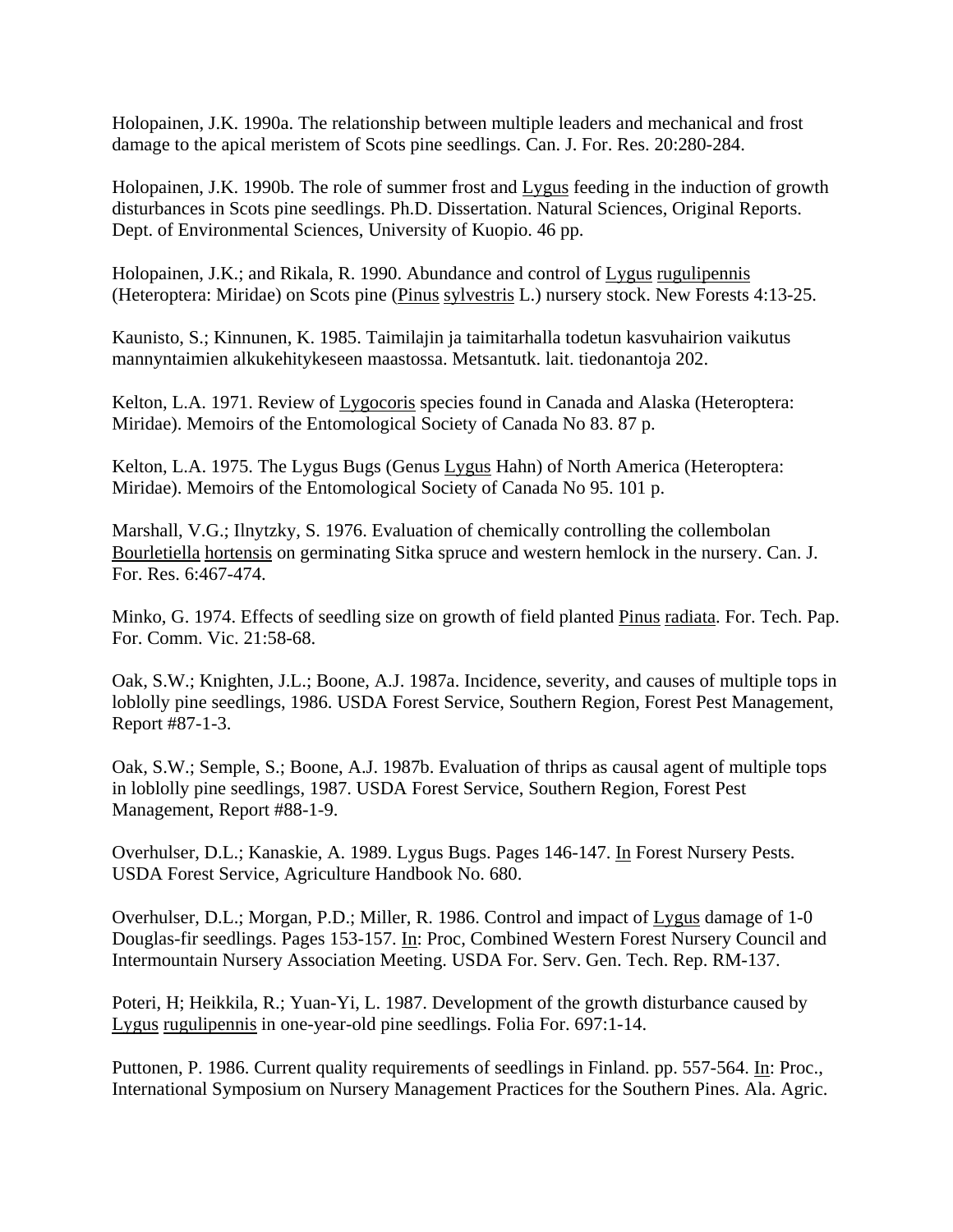Experiment Station, Auburn University, Ala.

Raitio, H. 1983. Growth disturbances in nursery-grown pine seedlings. Commun. Inst. For. Fenn. 116, 1-208, 17-19.

Raitio, H. 1985. Symptoms and occurrence of a growth disturbance in one-year-old, bare-rooted Scots pine seedlings raised in the open. Folia For. 611:17-19.

Ray, J.W.; Vanner, A.L. 1988. Reducing the frequency of seedling malformations in Pinus radiata nurseries by the application of insecticides. New Zealand J. For. Sci. 18:280-286.

Rikala, R. 1985. Monilatvaisten ja silmuhairioisten mannyn taimien kehitys istutuken jakkeen. Kasvinsuojeluseuran mon. 2:32-39.

Rikala, R.; Rept, T. 1987. Frost resistance and frost damage in Scots pine (Pinus sylvestris L.) seedlings during the shoot elongation. Scand. J. For. Res. 2:299-306.

Sapio, F.J.; Wilson, L.F.; Ostry, M.E. 1982. A split-stem lesion on young hybrid Populus trees caused by the tarnished plant bug, Lygus lineolaris (Hemiptera [Heteroptera]: Miridae). Great Lakes Entomol. 15:237-246.

Schowalter, T.D. 1987. Abundance and distribution of Lygus hesperus (Heteroptera: Miridae) in two conifer nurseries in western Oregon. Environmental Entomology 16:687-690.

Schowalter, T.D.; Overhulser, D.L.; Kanaski, A.; Stein, J.D.; Sexton, J. 1986. Lygus hesperus as an agent of apical bud abortion in Douglas-fir nurseries in western Oregon. New Forests 1:5-15.

Schowalter, T.D.; Stein, J.D. 1987. Influence of Douglas-fir seedling provenance and proximity to insect population sources on susceptibility to Lygus hesperus (Heteroptera: Miridae) in a forest nursery in western Oregon. Environmental Entomology 16:984-986.

Shrimpton, G. 1985. Four insect pests of conifer nurseries in British Columbia. pages 119-121. In USDA For. Serv. Gen. Tech. Rep. INT-185.

Soikkeli, S. 1985. Ultrastructural aberrations referring to viruses in the needles of young growth disturbed pine seedlings. Eur. J. For. Pathol. 15:246-253.

South, D.B. 1986. The tarnished plant bug can cause loblolly pine seedlings to be bushy-topped. Auburn Univ. South. For. Nurs. Manage. Coop. Note #27. 4 p.

South, D.B. 1987. Herbicides for southern pine seedbeds. South. J. Appl. For. 10:152-157.

Sutherland, J.R.; van Eerden, E. 1980. Diseases and Insect Pests in British Columbia Forest Nurseries. Joint report - British Columbia Ministry of Forests, Canadian Forestry Service; No. 12. 55 p.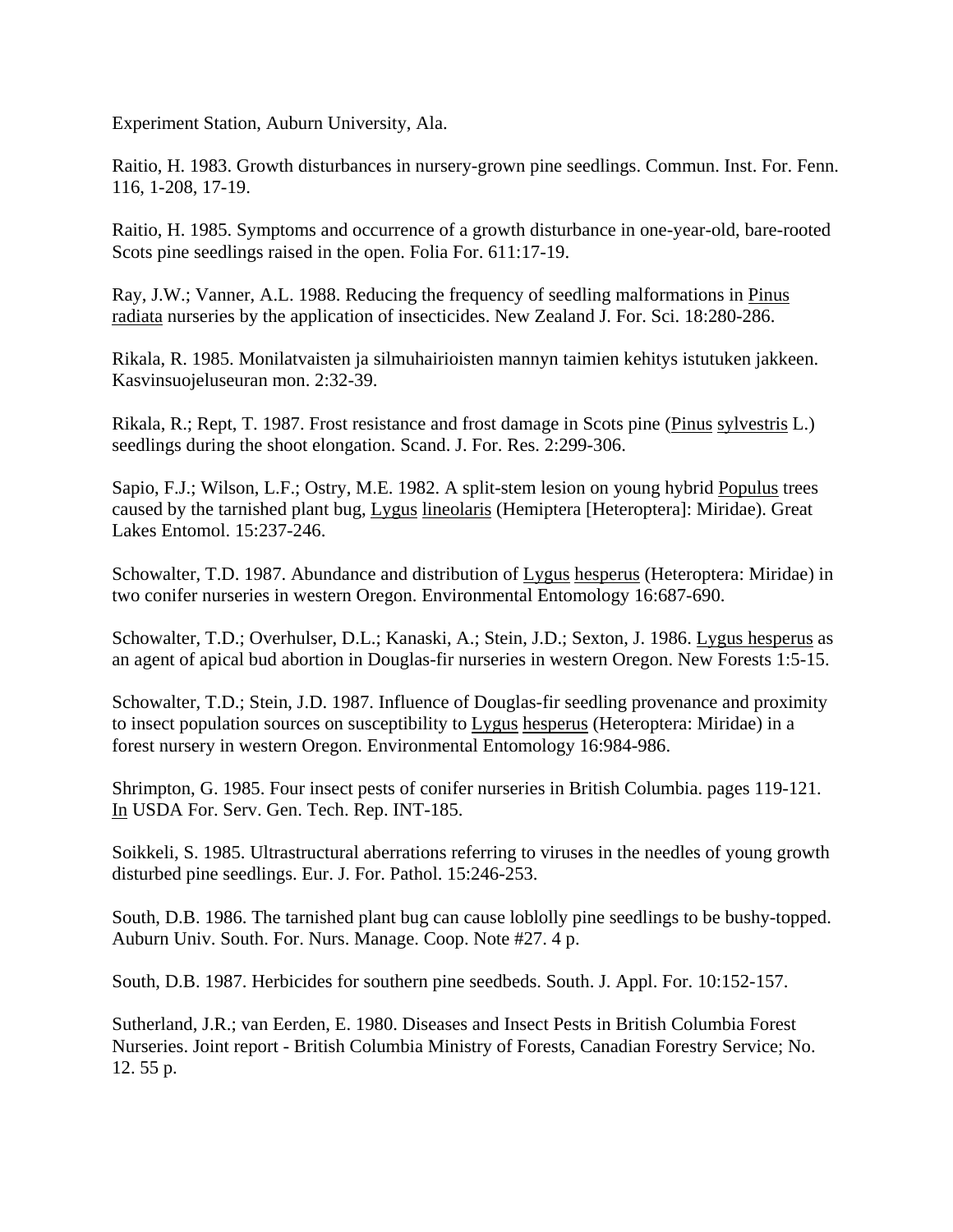Vaartaja, O.; Dance, B.W.; Lynn, D.F. 1964. Cabbaging of white pine seedlings. Can. Dep. For., Progr. Rep. 20:3.

Wakeley, P.C. 1954. Planting the Southern Pines. Government Printing Office, Washington, D.C. USDA Agric. Monogr. No. 18. 233 pp.

Webb, D.P.; Reese, K.H. 1984. Multiple Leadering of Coniferous Nursery Stock. Joint Report - Great Lakes Forest Research Centre, Canadian Forestry Service; No. 3, 8 p.

Wise, K.A.J. 1977. A synonymic checklist of the Hexapoda of the New Zealand sub-region: the smaller orders. Bulletin of the Auckland Institute and Museum. 176 pp.

| Species                              | Reference                              |
|--------------------------------------|----------------------------------------|
| Larix occidentalis Nutt.             | personal observation; G. Shrimpton     |
| Picea englemannii (Parry) Engelm.    | personal observation; G. Shrimpton     |
| Picea glauca (Moench) Voss           | Shrimpton 1985                         |
| Picea sitchensis (Bong.) Carr.       | personal observation; D.B. South       |
| Pinus elliottii Engelm.              | personal observation; D.B. South       |
| Pinus clausa (Chapm.) Vasey          | personal observation; D.B. South       |
| Pinus contorta Dougl.                | Shrimpton 1985                         |
| Pinus palustris Mill.                | personal observation; D.B. South       |
| Pinus ponderosa Laws.                | personal observation; G. Shrimpton     |
| Pinus sylvestris L.                  | Holopainen 1986                        |
| Pinus taeda L.                       | South 1986; Bryan 1989                 |
| Pinus virginiana Mill.               | personal observation; D.B. South       |
| Pseudotsuga menziesii (Mirb.) Franco | Shrimpton 1985; Schowalter et al. 1986 |
| Thuja plicata Donn                   | personal observation; G. Shrimpton     |

Table 1. Conifer species affected by Lygus spp.